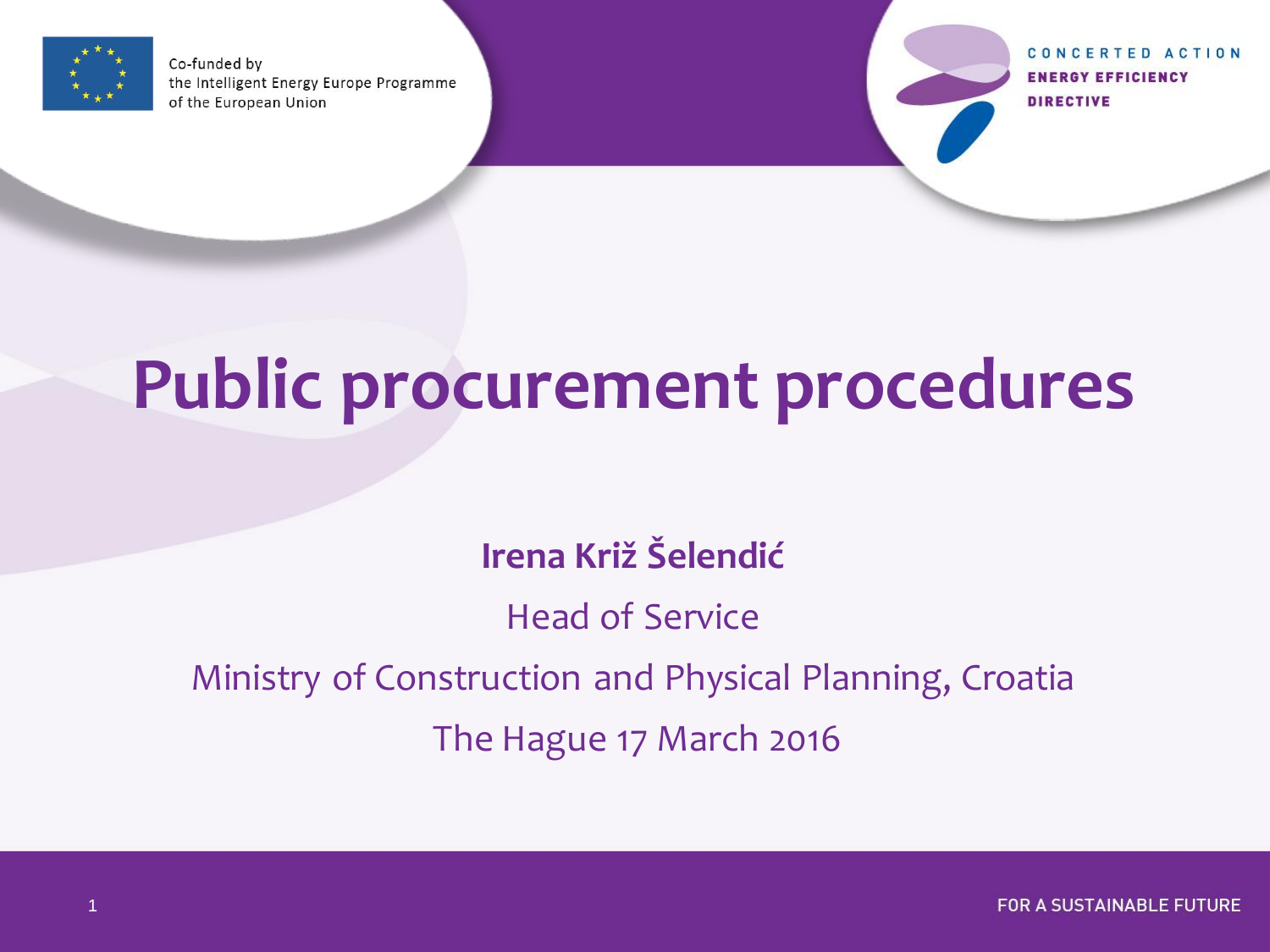**Programme of energy renovation of public sector buildings 2014 – 2015** 

RGY EFFICIENCY **DIRECTIVE** 

• **The Government of the Republic of Croatia adopted, at its session held on 31 October 2013, the Programme of energy renovation of public sector buildings for the period 2014 – 2015.**

#### **Program goals:**

- **To contract and completely renovate 200 public sector buildings approximately 420 000 m<sup>2</sup> of heated floor area**
- **To decrease energy consumption in refurbished buildings for 30 - 60 % (approximately 150 kWh/m<sup>2</sup>per year)**
- **To decrease CO<sup>2</sup> emission for approximately 20 500 t per year**
- **To mobilise investments amounting to approx. 400 million kn**
- **To start energy services market (ESCo)**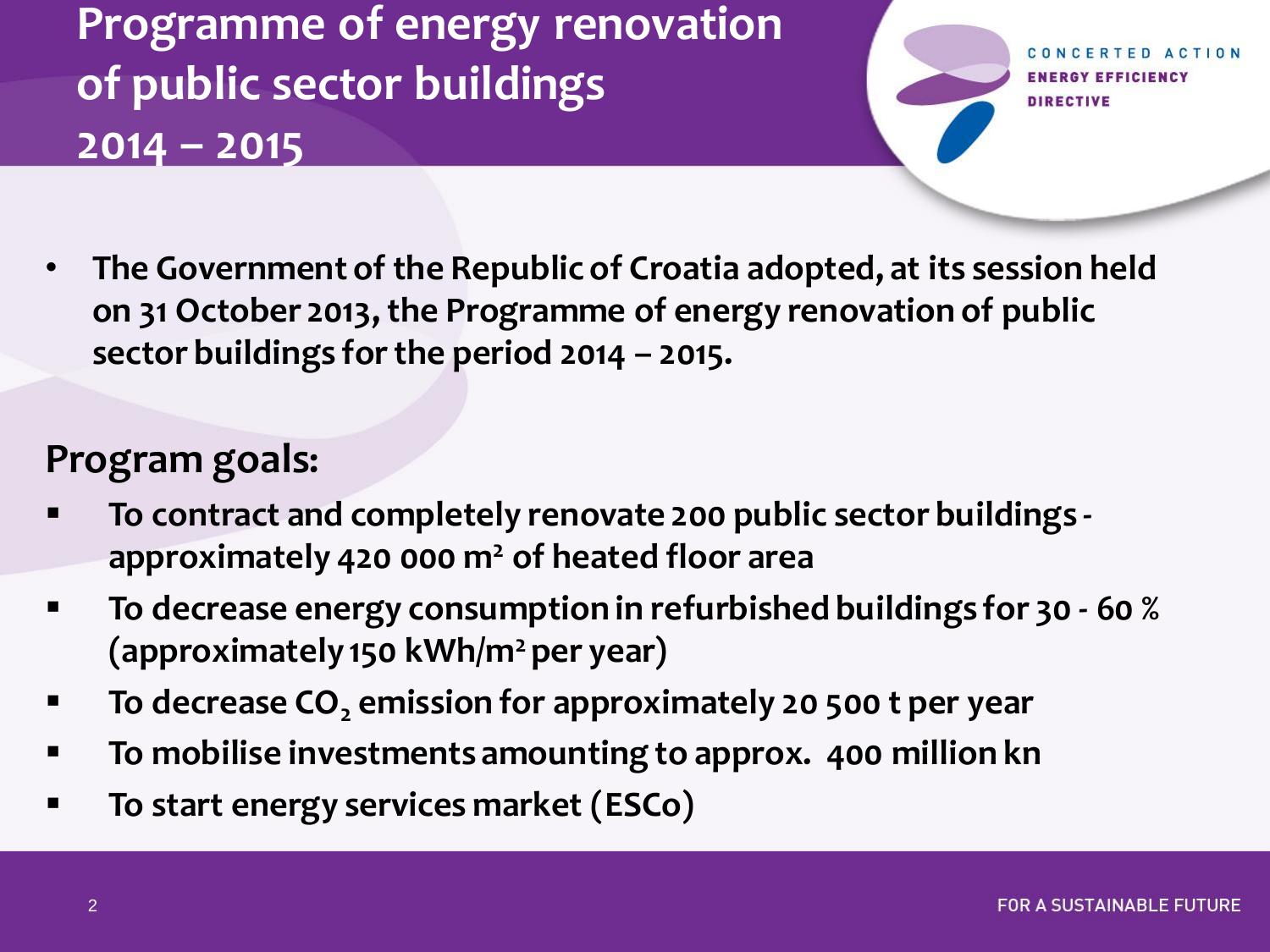**Programme of energy renovation of public sector buildings 2014 – 2015** 

**FRTED ACTION ENERGY EFFICIENCY DIRECTIVE** 

**Program goals:**

• **Fulfillment of requirements in accordance with Directive 2012/27/EU of European Parliament and Council from October 25th 2012 to renovate 3% of total floor area (heated and/or cooled) of buildings owned and used by central government each year** 

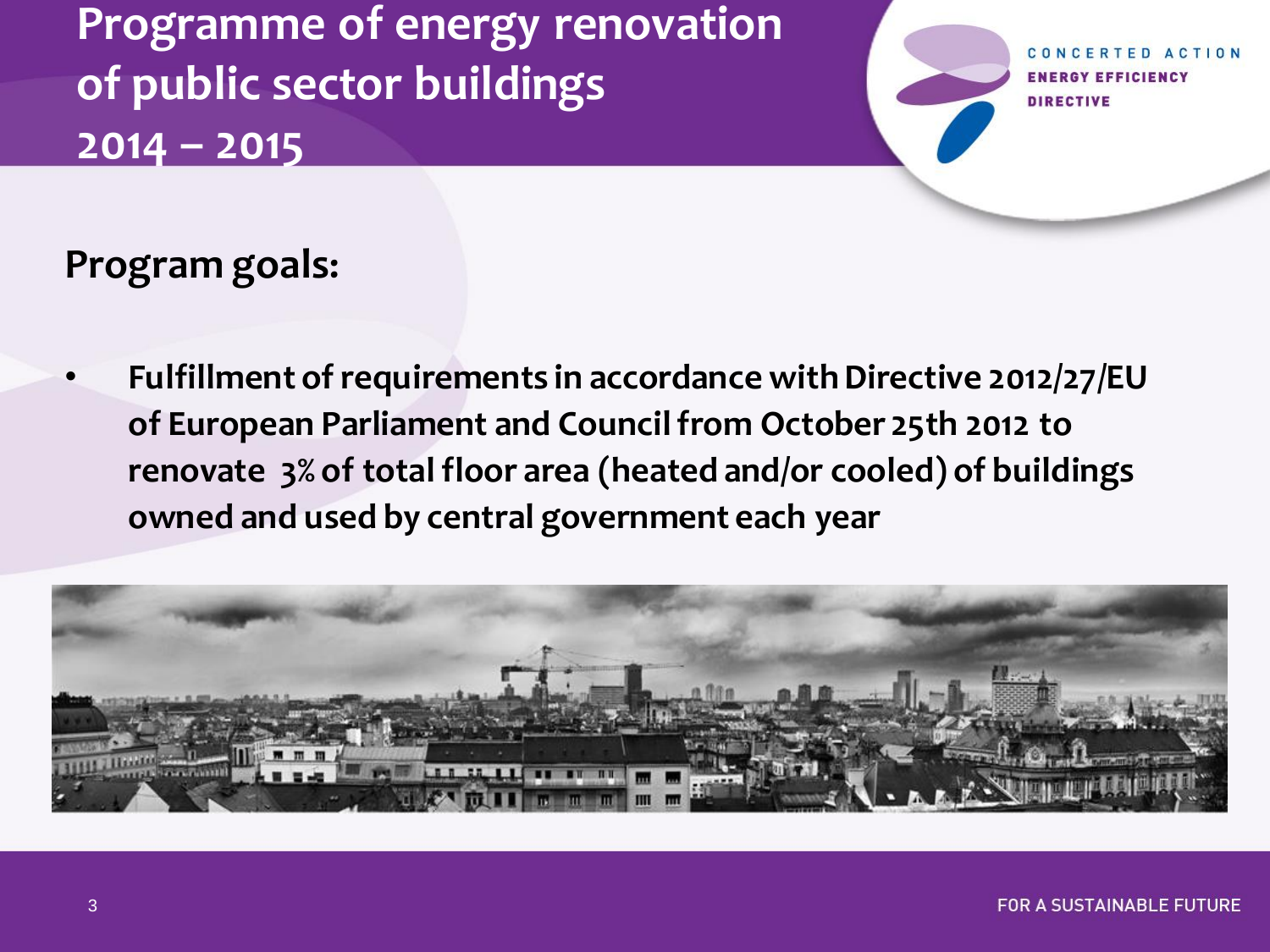# **Main program participiants**

| <b>Croatian Government</b>                                                               | <b>Adopted Program</b>                                                |  |
|------------------------------------------------------------------------------------------|-----------------------------------------------------------------------|--|
| <b>Ministry of Construction and</b><br><b>Physical Planning</b>                          | <b>Developed Program and supervises</b><br>implementation             |  |
| <b>Agency for Transactions and</b><br><b>Mediation in Immovable</b><br><b>Properties</b> | Program implementation and signing contracts<br>for energy efficiency |  |
| <b>Environmental Protection</b><br>and Energy Efficiency Fund                            | <b>Ensures co-financing funds</b>                                     |  |
| <b>Energy Service Client (ESC)</b>                                                       | Owner/User of the building applies building into<br>Program           |  |
| <b>Energy Service Provider</b><br><b>ESP)</b>                                            | Implements energy renovation                                          |  |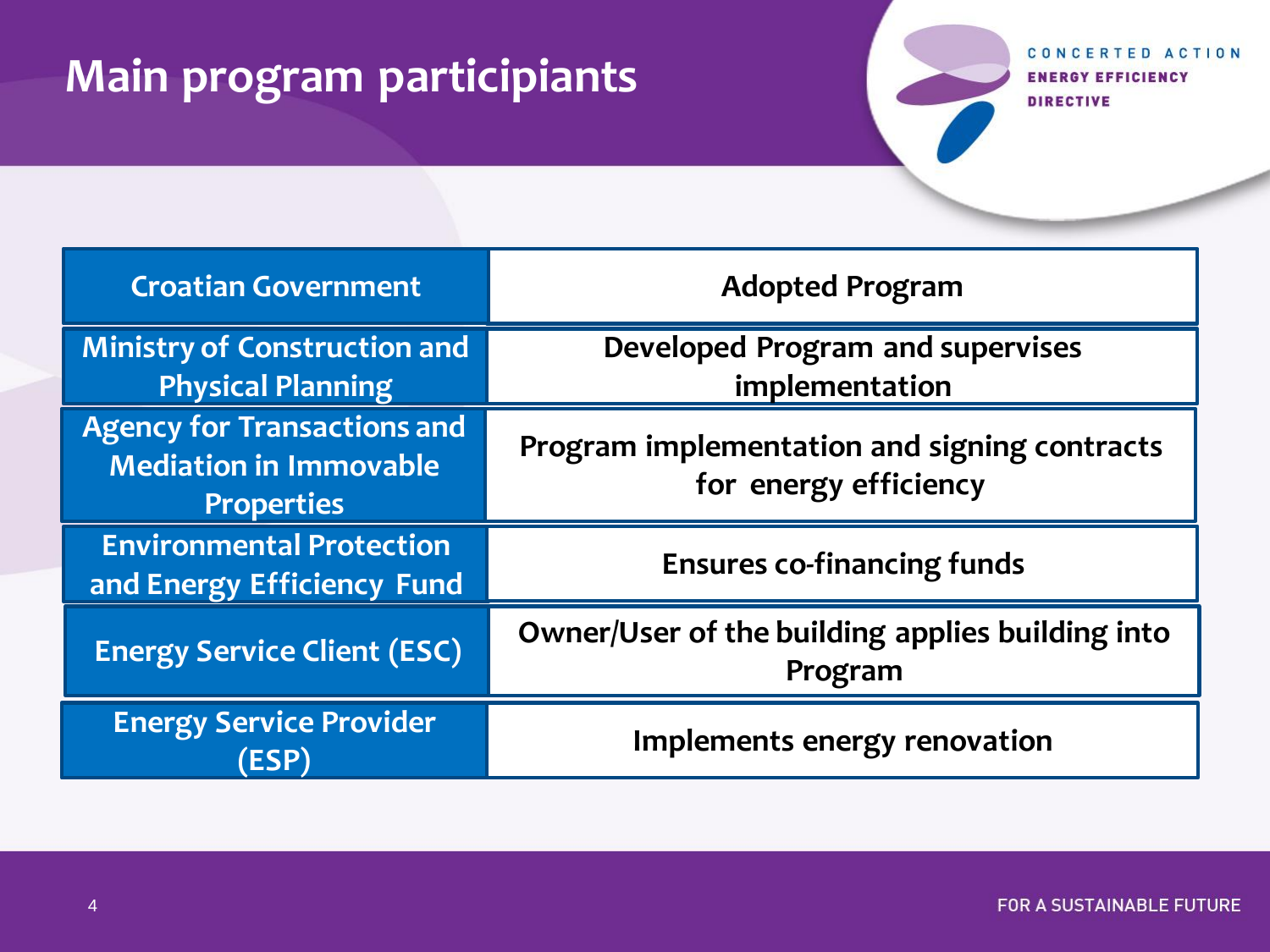# **Basic settings and characteristics of the program**

**RGY EFFICIENCY DIRECTIVE** 

- **Energy Service Client (ESC) orders and Energy Service Provider (ESP) provides energy services in order to improve the energy performance of building by implementing EE measures.**
- **Energy efficiency measures include the following:** 
	- **I. Preparation of project documentation**
	- **II. Energy renovation of the building (construction works, installation of equipment and materials)**
	- **III. Monitoring and investment maintenance of all elements of the building and installed equipment which were the subject of energy renovation**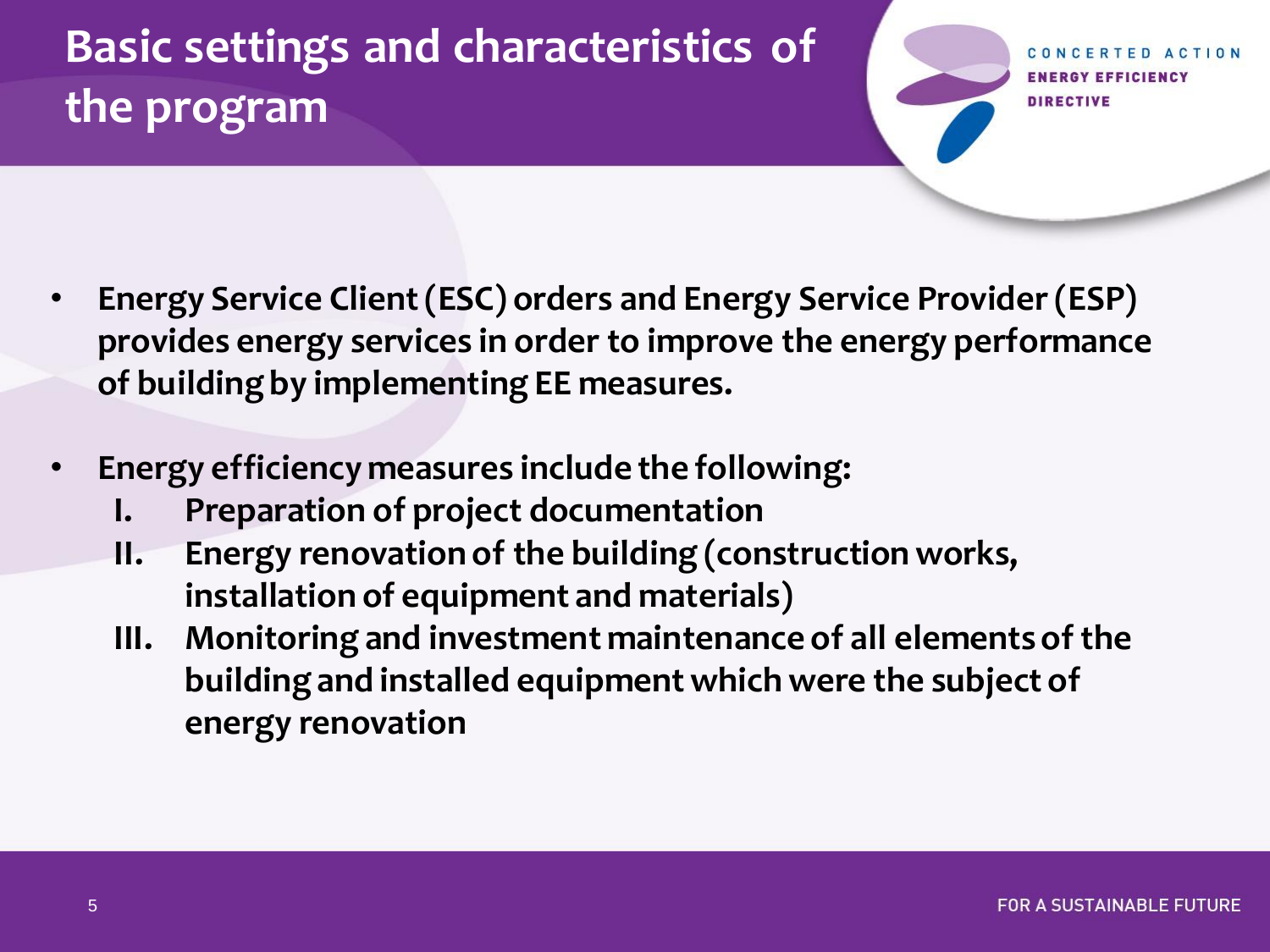# **Basic settings and characteristics of the program**

- **ESP invests and takes technical and economic risk so ESC does not have any additional costs**
- **ESC is obliged to ensure payment of compensation to ESP during the contract period**
- **Energy savings are proven by the Project**
- **Payment of services is based on verifiable savings (service charge should be less than the savings !**

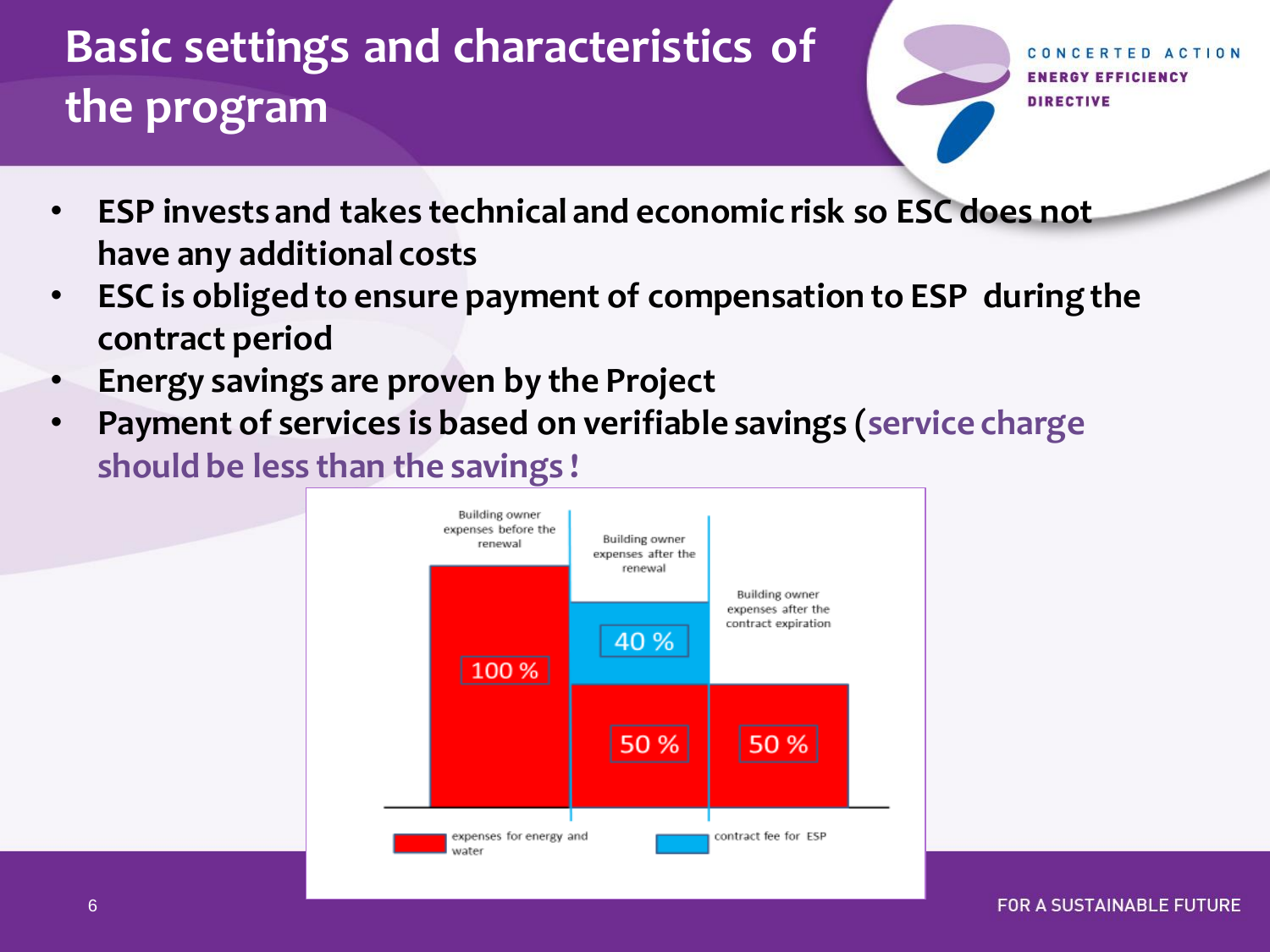## **Program steps**

- **1. Application of the building - ESC submits the Owner form to the Agency containing basic information about the building and gives approval to Agency to start the process**
- **2. Energy audit - Agency conducts a preliminary analysis if all of the Program criteria have been satisfied then if there's no energy certification, Agency orders the energy audit and certificate of the building and / or project assignment**
- **3. Analysis of profitability - Agency compares data from the energy audit with data from EMS, analyzes the cost-effectiveness and decides to launch a public procurement procedure**
- **4. Tendering - Agency defines the conditions of competition and tender documentation, conducts a public procurement and chooses the best Offer using the economic criteria for evaluation**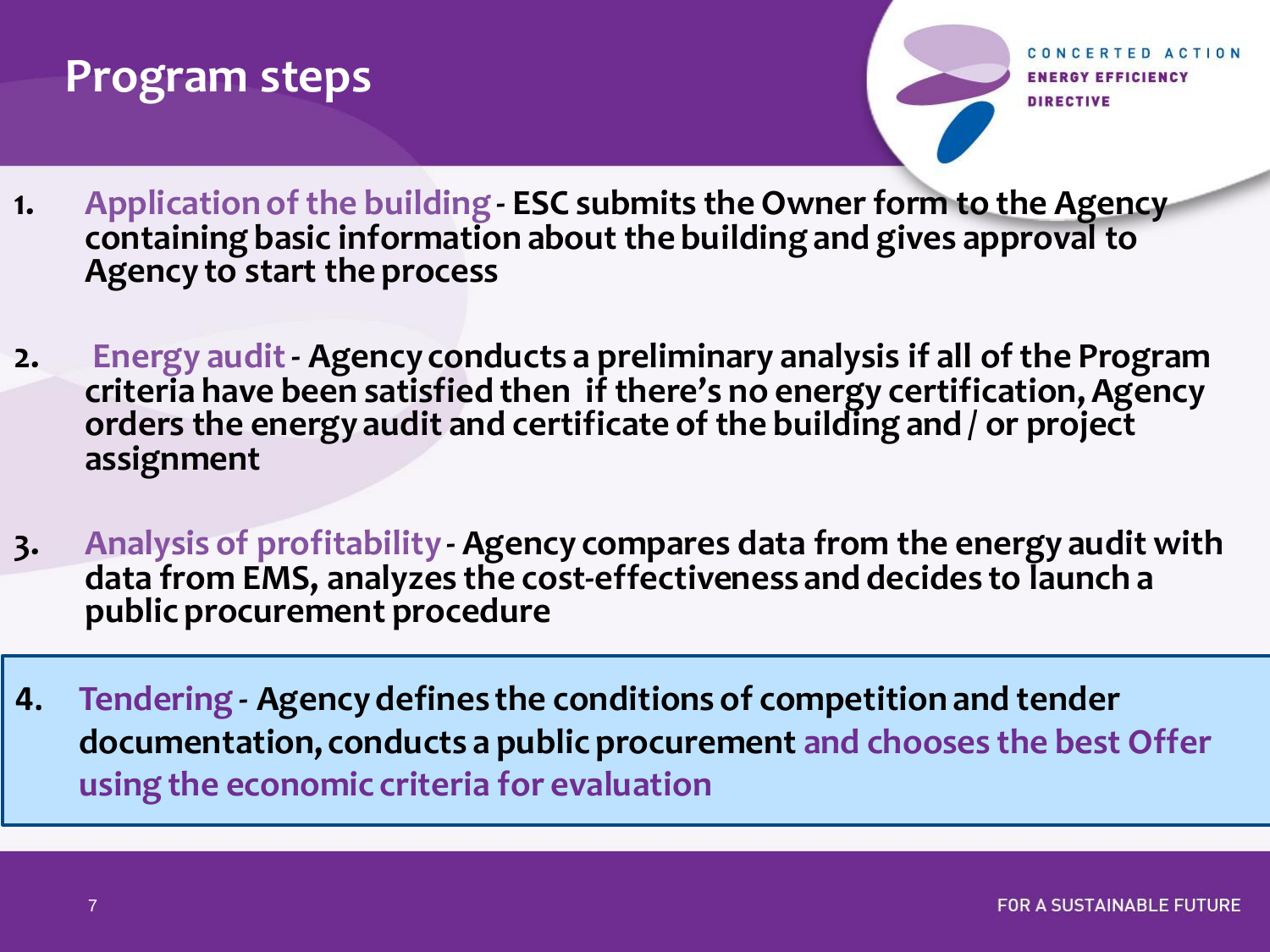#### **Program steps**

ERTED ACTION GY EFFICIENCY

- **5. Contracting - ESC, ESP and Agency conclude a Energy efficiency contract**
- **6. Design - ESP must prepare project documentation which will encompass and elaborate all measures intended to achieve savings, and must prove values from the Offer**
- **7. Project Verification ESP submits the Project to the Expert Commission nominated by the Agency. Expert Commission verifies compliance of the Project with the laws of the Republic of Croatia and checks whether the project demonstrates values from the Offer**
- **8. Co-financing of the Program Fund gives 40% of eligible costs to the ESC**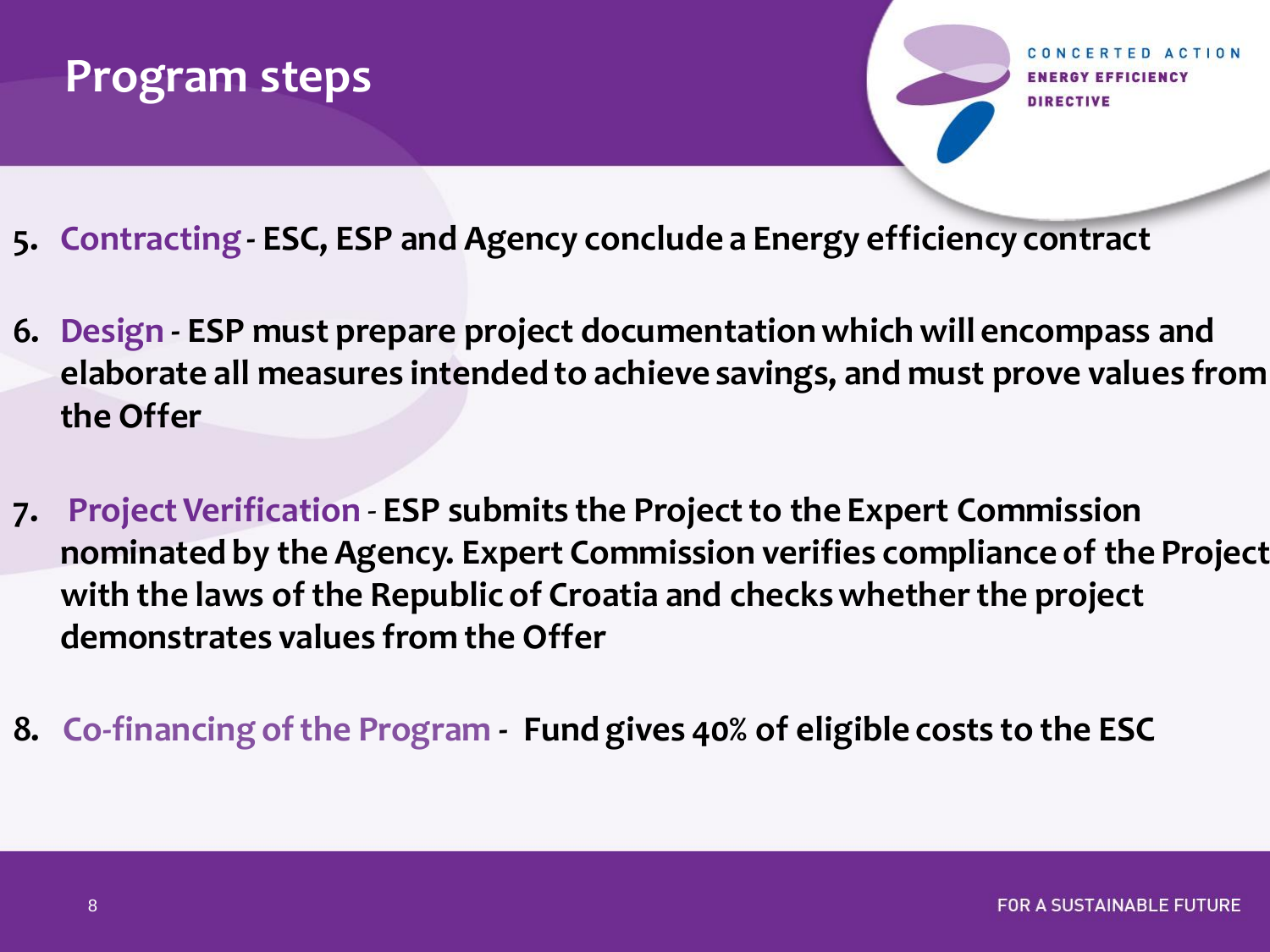#### **Program steps**

Y EFFICIENCY

- **9. Crediting – ESP can get loans from commercial banks or CBRD**
- **10. Renovation – ESP is required to do the work of energy renovation of the building in accordance with the verified design. Agency supervises Works through the expert supervision selected by a public procurement**
- **11. Works handover-the end of renewal After the final energ certificate is done and after the final report is signed by the supervising engineer, ESC, ESP and Agency sign a report and define the end date of renewal**
- **12. Monitoring and Savings control – throughoutthe whole period of the EE contract, ESP shall implement measures to monitor and to control savings (users training, regular check-up of the savings, investment maintenance building elements and installed equipment)**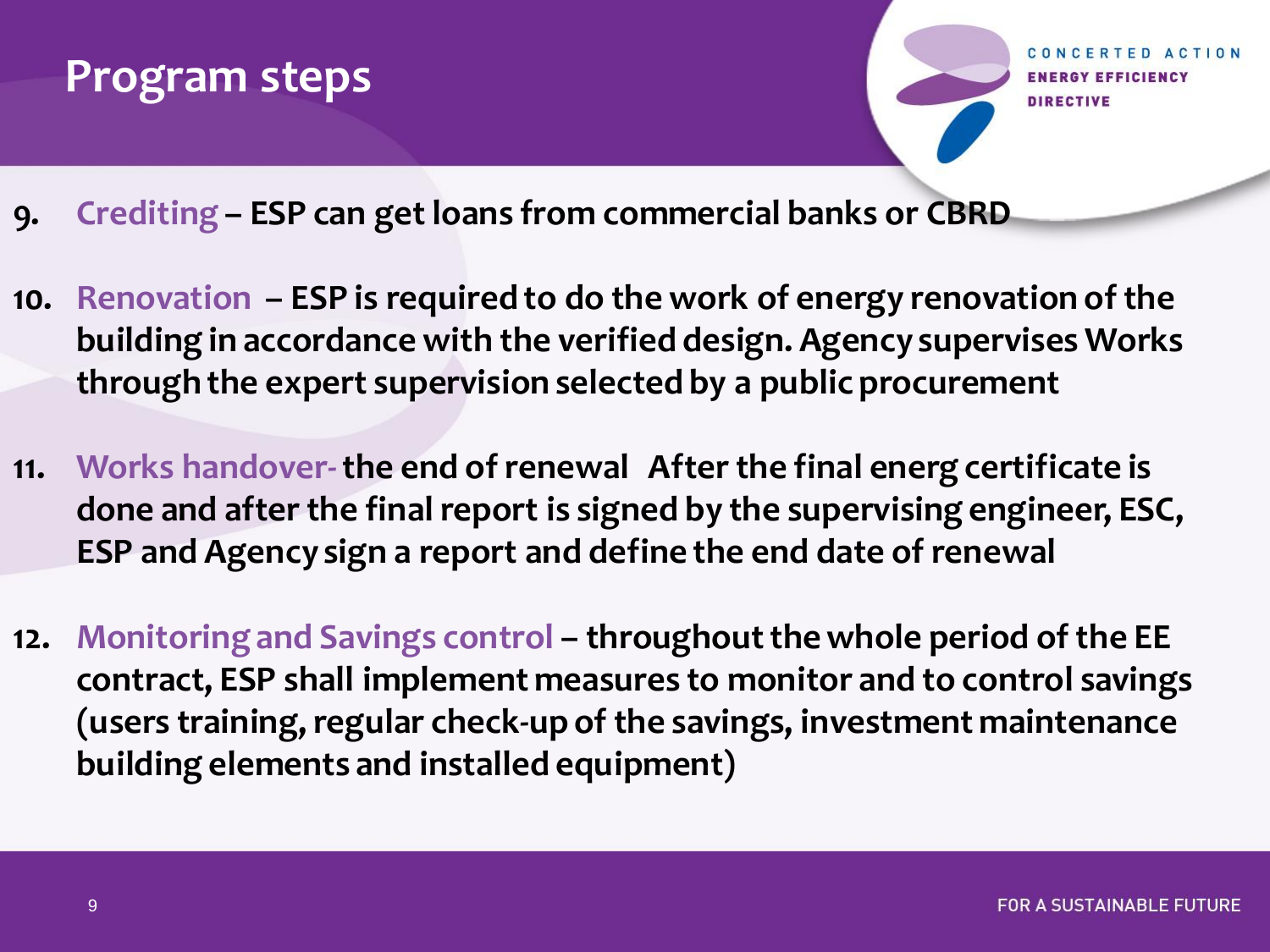# **Public procurement criteria**

| <b>Offer scoring</b> |                                                                |                                       |  |  |
|----------------------|----------------------------------------------------------------|---------------------------------------|--|--|
| No.                  | <b>Scoring criteria</b>                                        | <b>Maximum</b><br>number of<br>points |  |  |
| $\mathbf{1}$         | Decrease in energy consumption [%]                             | 40                                    |  |  |
| $\overline{2}$       | Net present value of energy service fees - NPV of<br>fees [kn] | 20                                    |  |  |
| $\overline{3}$       | Portion of renewable energy sources [%]                        | <b>15</b>                             |  |  |
| $\overline{4}$       | <b>Profitability of investments [kn / kWh]</b>                 | <b>15</b>                             |  |  |
| 5                    | Automatization of energy consumption<br>measurements           | 5                                     |  |  |
| 6                    | Price of the Offer [kn]                                        |                                       |  |  |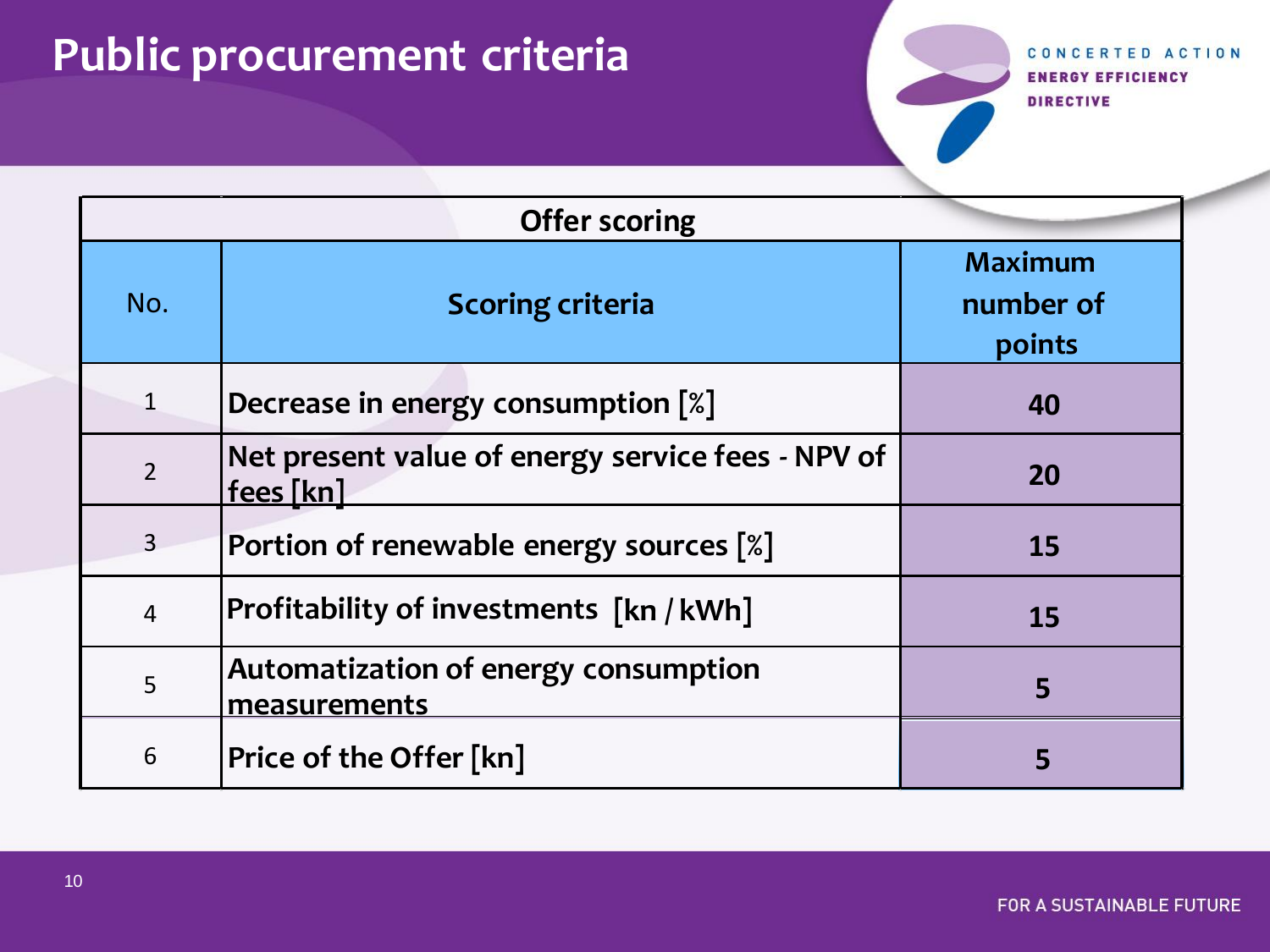# **Program implementation**

|                       | <b>Contracted</b> | <b>EPC to be signed</b> | PPP in progress        |
|-----------------------|-------------------|-------------------------|------------------------|
|                       | <b>18 EPC</b>     | 4 EPC                   | <b>16 PPP</b>          |
| <b>Area</b>           | $12 \text{ m}^2$  | 43 120 $m2$             | 252 003 m <sup>2</sup> |
| <b>Energy savings</b> | 26 613 909 kWh/y  | $\mathbf{R}$<br>kWh     |                        |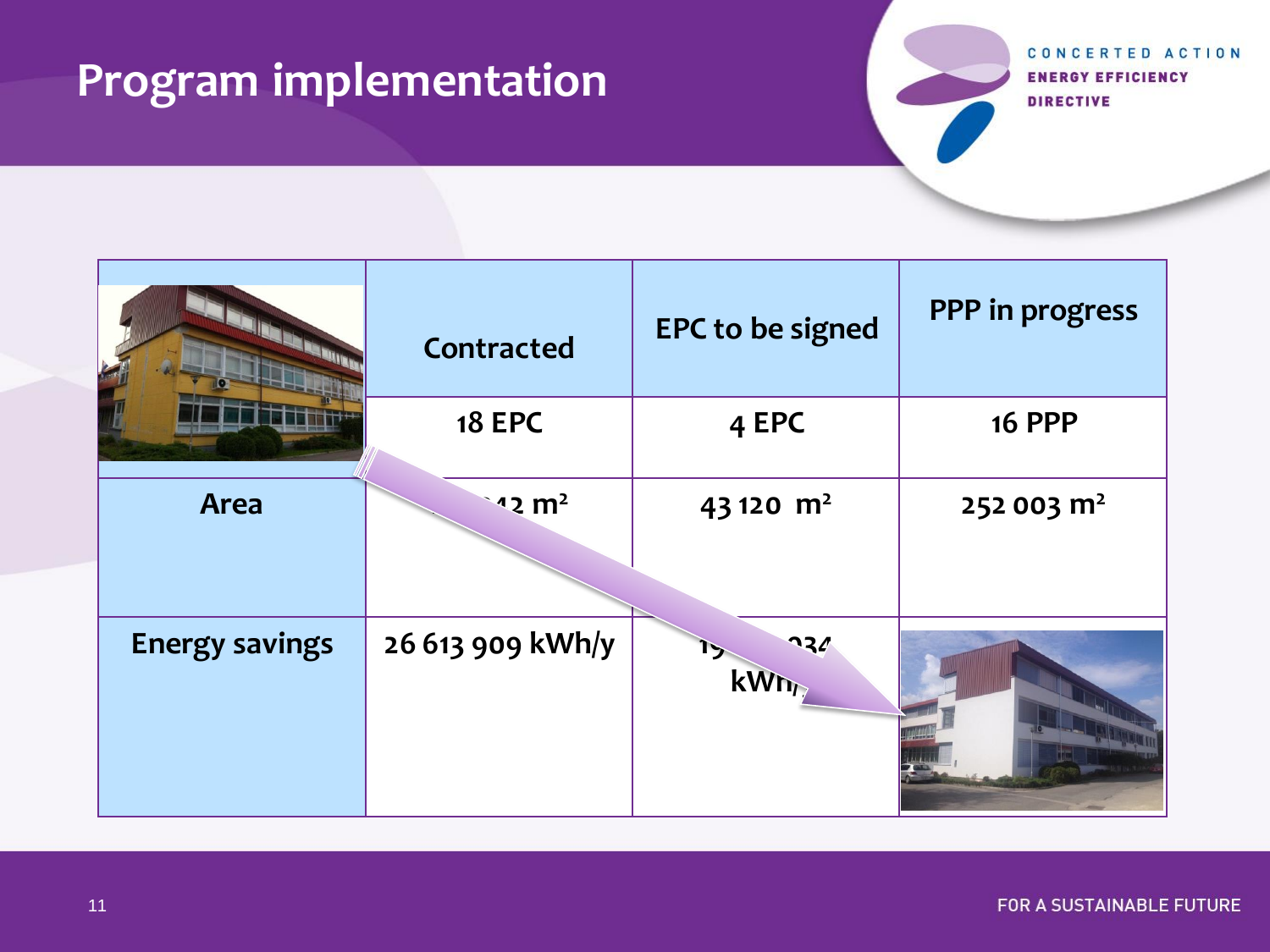## **Best practice**

CONCERTED ACTION **ENERGY EFFICIENCY DIRECTIVE** 

#### **Clinical Hospital Centre Split - site Križine Area : 36 043 m<sup>2</sup> Contract value: 115.158.398,98 kn including VAT Energy savings : 7.902.074,30 kWh / year**